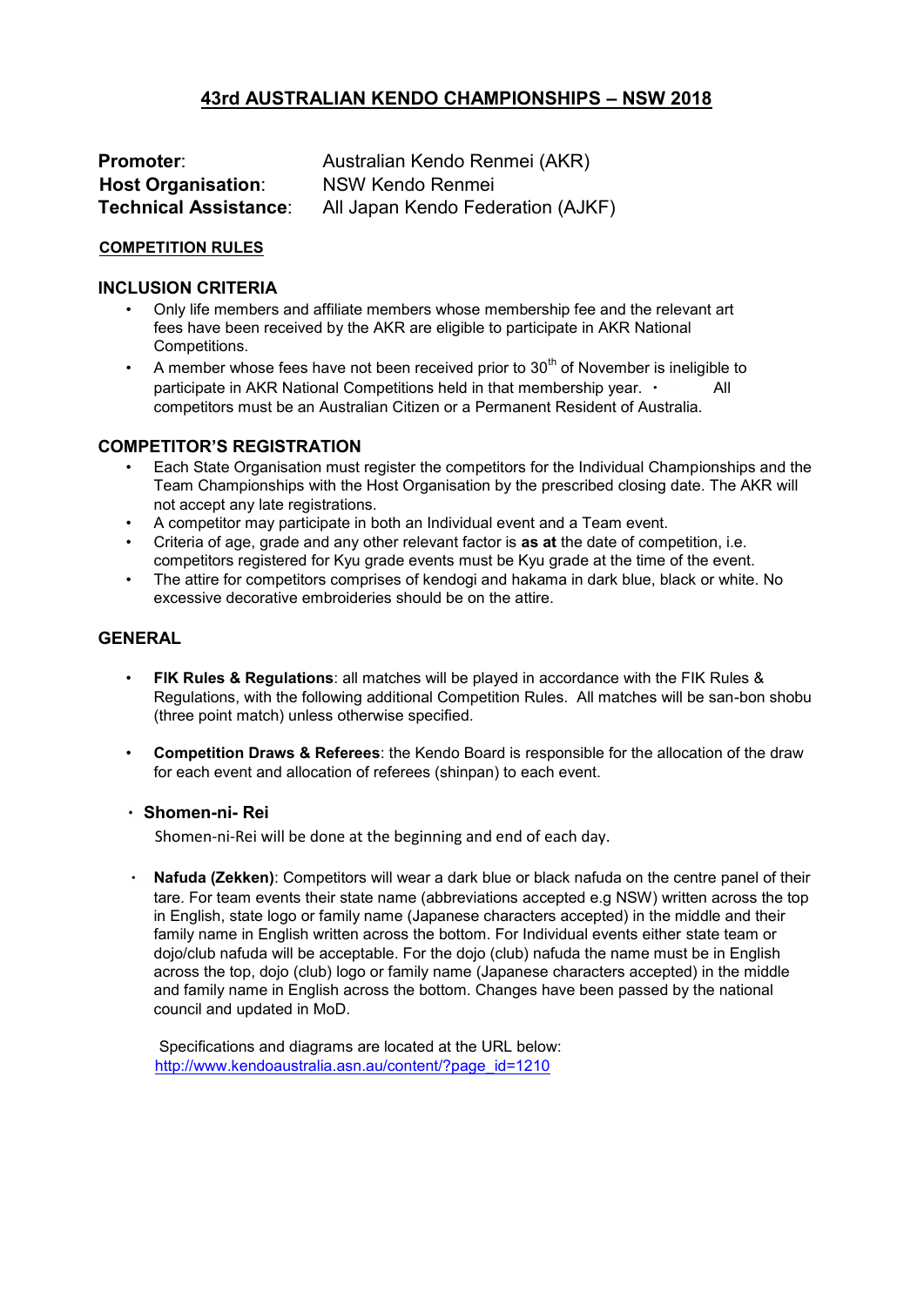# **CHAMPIONSHIP TITLES**

The following individual Championships are to be contested: \*

- 1. Individual Kyu Grade Men's Championship
- 2. Individual Kyu Grade Women's Championship
- 3. Individual Dan Grade Men's Championship
- 4. Individual Dan Grade Women's Championship
- 5. Veteran's Individual Championship (competitors must be over 45 years of age and have a dan grade on the date of the commencement of the competition, i.e. Saturday after good Friday)

*\*Note that a player may compete in only one individual event* 

The following Team Championships are to be contested: \*\*

- 6. Teams Kyu Grade Men's Championship
- 7. Teams Dan Grade Men's Championship
- 8. Teams Kyu Grade Women's Championship
- 9. Teams Dan Grade Women's Championship
- 10. Teams Kata Championship

*\*\*Note that a player may compete in only one team event. Men and women cannot compete in each other's events, and kyu grades and dan grades cannot compete in each other's events. The exception is the Kata event where competitors can be mixed..* 

# **RESTRICTION ON TECHNIQUES IN KYU GRADE MATCHES**

In Kyu Grade matches, the use of tsuki thrust, jodan-no-kamae and nito (two sword) style are not permitted.

# **INDIVIDUAL COMPETITIONS**

- Preliminary rounds will be conducted using a pool system with 3 point matches.
- Pools will consist of 3 competitors (in principle) but may consist of 4 competitors depending on the number of competitors in the event.
- In pools of 3 the order of matches is as follows: A><B, C><B, C><A.
- In pools of 4 the order of matches is as follows: A><B, C><B, C><D, A><D.
- There will be no extension (encho) in pool matches.
- The winner of a pool will be determined by number of wins (draws are not counted).
- If two or more players equal on wins, then by number of points scored (points conceded are not counted).
- If two players still equal, an ippon shobu (one-point) shiai without time limit will be played to determine the winner.
- If all three players are equal on wins and points scored, pool is played again in full (san bon shobu).
- Progression in the competition after the pools will be by knock-out.  $\cdot$  Extensions in knockout rounds and finals will have no time limit.
- The veteran's individual event will be for those over 45 years of age and hold a Dan grade.  $\cdot$ The duration of matches will be dependent on the event as follows:
	- o Individual Kyu Grade Men's 4 minutes
	- o Individual Dan Grade Men's 5 minutes
	- $\circ$  Individual Kyu Grade Women's 4 minutes
	- o Individual Dan Grade Women's 4 minutes
	- $\circ$  Veteran's Individual 4 minutes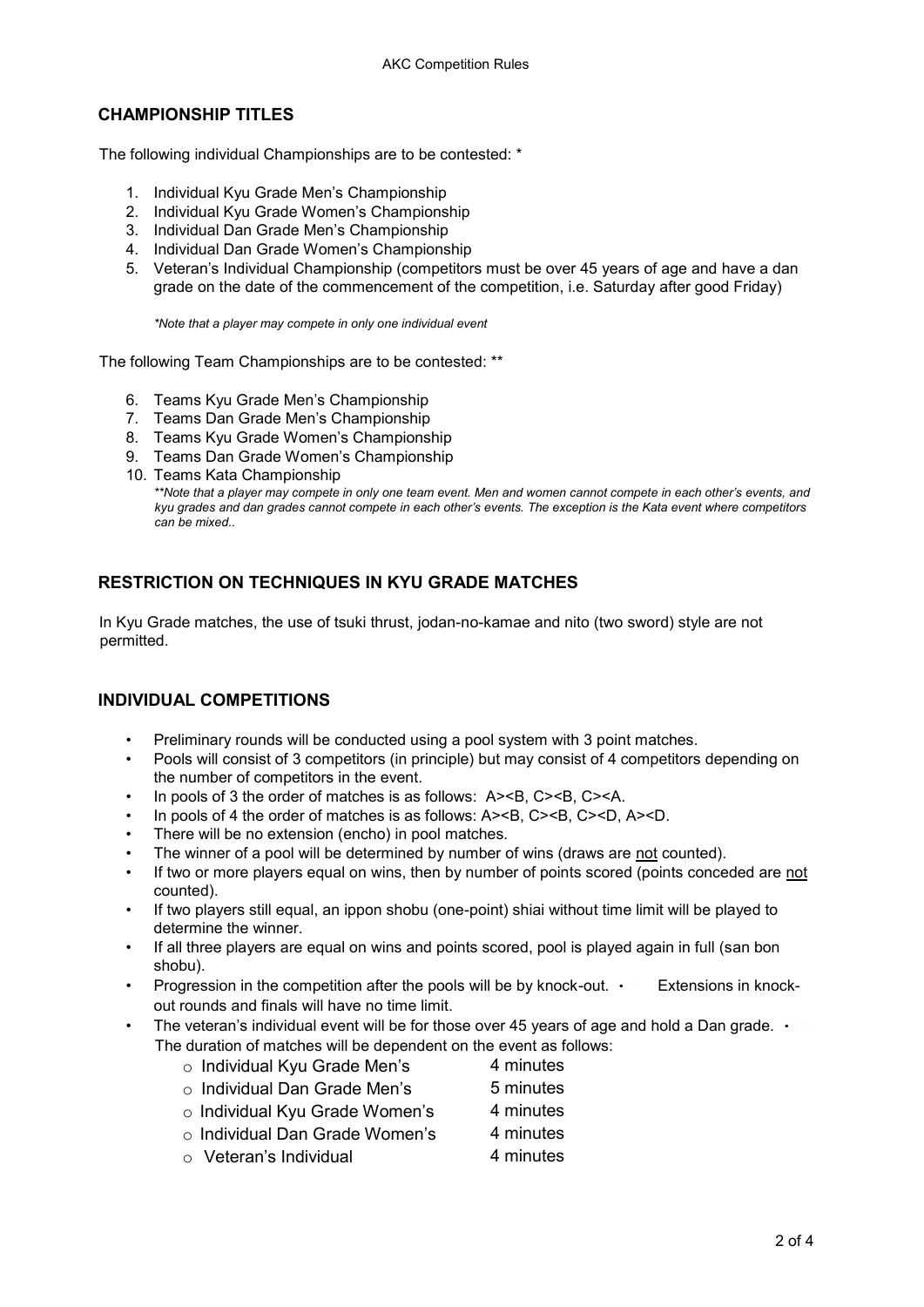# **TEAM COMPETITIONS**

### **Conduct of Team Competitions**

- Preliminary rounds will be conducted using a pool system.
- For the first round, the names and positions of each of the competitors of the team will be handed to the court referee by the team manager 30 minutes prior to the commencement. The names and positions in subsequent rounds will be handed to the court judge immediately after the last fight. Even if there is no change to the order from the previous match, an order list must be submitted for each match.
- In case where the competitors' order is different from the one described in the submitted order list, if it is noticed before the declaration of 'Hajime' by the chief referee (Shushin) for a match, the order of the competitors can be corrected without any penalty. However, if it is found after the declaration of 'Hajime' for a match by the chief referee, the referees of that match shall stop the match immediately and the competitor whose order is incorrect (as well as any other competitor not in correct order from the same team) shall both lose their respective matches and their opponents awarded 2 points per match respectively. If it is proved before the bow of the end (Shuryo-no Rei) at the conclusion of the matches that members from both teams were in violation of the order submitted, all competitors whose orders were incorrect shall lose his/her match and each opponent shall be given 2 points respectively. If it is found after the bow of the end (Shuryo-no Rei) by both teams, the winning and losing of them shall not be changed.
- Pools will consist of 3 teams in principle but may consist of 4 teams depending on the number of teams in the event.
- In pools of 3 the order of matches will be as follows: A><B, C><B, C><A.
- In pools of 4 the order of matches will be as follows: A><B, C><B, C><D, A><D.
- There will be no encho in the team matches.
- The winning team will be determined by number of wins.
- If the number of wins is equal, then by number of points scored (points conceded are not counted).
- If the number of wins and the number of points is still equal, then one player from each team shall play a "no time limit" ippon-shobu (one-point ) play-off match (daihyou-sen). Competitors for the play off must be selected from the registered team members for the match only.
- A default will be regarded as a loss with the opponent awarded 2 points.
- The top 2 teams will progress to a play-off with the winning team from pool A playing-off the second team from pool B and the winning team from pool B playing-off the second team from pool A.
- The final team match will be the winning teams from the play-offs.
	- The duration of matches will be dependent on the event as follows:

|  |  | ○ Men's Kyu Team Competition | 4 min |
|--|--|------------------------------|-------|
|--|--|------------------------------|-------|

- o Men's Dan Team Competition 5 min
- o Women's Dan Team Competition 4 min
- $\circ$  Women's Kyu Team Competition  $\qquad 4$  min

# **Team Manager (Kantoku)**

- Team managers may accompany and sit with their team during shiai.
- Team managers will provide their own kantoku-ki for signalling a protest (Igi) if required.
- The kantoku-ki will be as specified in the FIK Rules & Regulations.
- Team manager, coaches or players must not have clocks, watches or any timing device near the competition area.

# **Men's Dan and Kyu team matches**

• Teams will be 5 per side, with a minimum of 3 players;  $\cdot$ If playing with 4 players, must play positions 1, 3, 4, 5; If playing with 3 players, must play positions 1, 3 & 5.